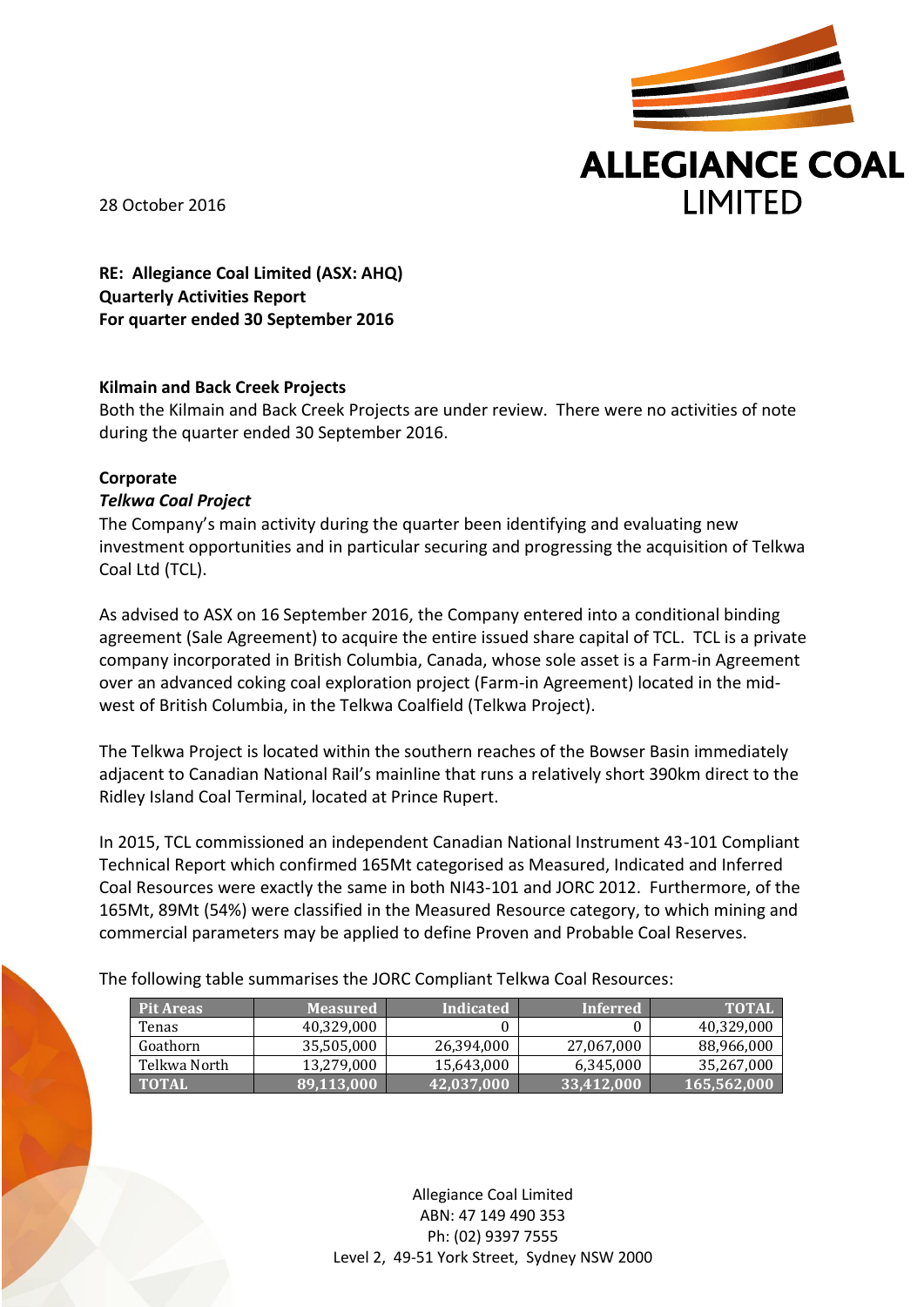TCL also commissioned a report to assess coal quality and coal market options in July 2015. Results of that report position coal from the Telkwa Project as a semi-soft coking coal competing alongside Queensland and New South Wales semi-soft coking coals.

In September 2014, TCL acquired farm-in rights to the Telkwa Project from Carbon Development Corporation, a corporation incorporated in the province of Ontario, Canada (CDC). CDC is a subsidiary of Altius Minerals Corporation, a TSX listed investment fund that acquired the Telkwa Project as part of the acquisition of producing mines from Sherritt Corporation in April 2013. TCL has the right to earn up to 90% ownership of the Telkwa Project.

The Sale Agreement provides for the Company to acquire all of the shares in TCL in consideration for (on a post Consolidation basis) 50 million ordinary shares in the Company. The issue of the Vendor Shares is subject to the approval of shareholders at a meeting called for 8 November 2016.

The acquisition is conditional upon the following first occurring by 30 November 2016:

- 1. Allegiance completing due diligence on TCL and the Telkwa Project by 30 September 2016, which condition has now been satisfied;
- 2. Allegiance raising at least \$1 million by way of placement, which condition has now essentially been satisfied through a placement of \$2.5 million with sophisticated and professional investors, subject to shareholder approval and allotment of the shares, (refer ASX announcement dated 19 October 2016);
- 3. Allegiance's shareholders passing all necessary resolutions to enable the acquisition to proceed;
- 4. Consolidation of the Company's capital on a 1 for 5 basis; and
- 5. Allegiance satisfying whatever requirements ASX imposes on the Company to complete the Acquisition.

## *Interim Capital Raising*

To fund its immediate working capital requirements, on 16 September 2016, the Directors completed a placement of 26,400,000 ordinary shares in the Company with sophisticated and professional investors. The placement was done at an issue price of \$0.005 per share raising \$132,000 before the costs of the raising.